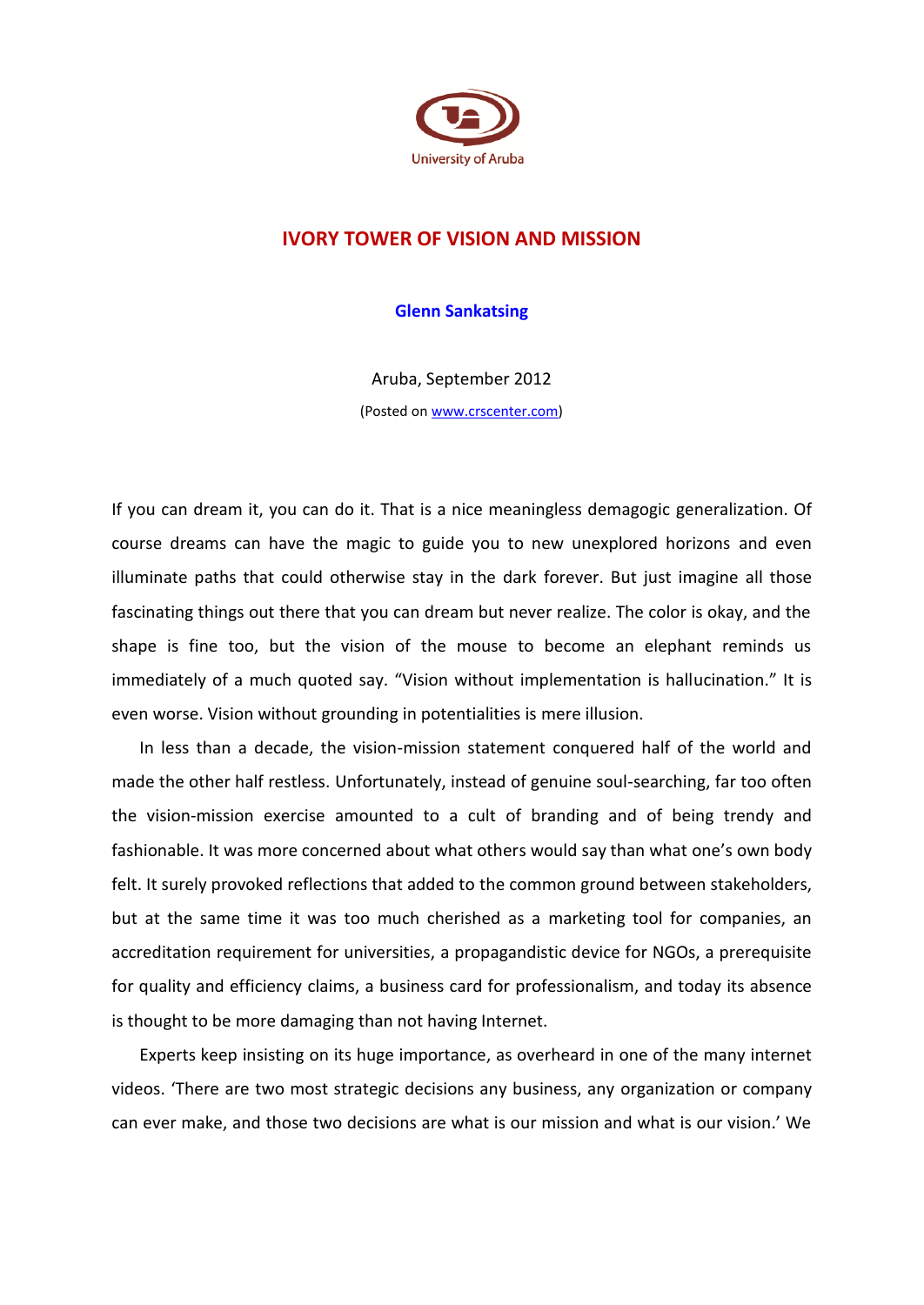seem to have a strategic problem, if after so many decades of insistence there is still much confusion what the difference between the two actually is.

So, what is it all about? Haven't you also got that eerie feeling, driving back home after an intensive one day expert-led vision-mission workshop, still wondering what the exact difference between the two is and what comes first? Then you think about that day long pressure to be creative. Wouldn't it be creative out of the box thinking in a training session, if someone would state that the Coca-Cola mission is to monitor the blackness of the coke to prevent the company from going broke?

If vision is about what you dream by envisioning and mission is about what you actually set out to do, then the question what comes first becomes even more interesting. Most companies start with their mission statement, and for that purpose they typically change their real mission statement from "We exist to make money" or "We exist to stay in business" into, say, "Our mission is to get the right shoes on the right feet" for a shoe producer. Or let's take a soft drink company: 'Our mission is to refresh the world... to inspire moments of optimism and happiness'. Maybe that sounds a bit inflated, but that is the official mission statement of The Coca Cola Company.<sup>1</sup>

Mission and vision statements of the majority of the companies in the world are typically overblown. In fact, it is achieved by carefully replacing their core mission to make profit with a "creative" (read created) mission and vision statement in a catchy persuasive phrase that serves well as a marketing tool and a branding device. That obviously shifts the visionmission statement exercise from soul searching into soul chasing, from inner company reflection into consumer engagement. Vision and mission, then, become part of an advertising and marketing strategy. Strictly speaking there should be no objection to that, since corporations aren't philanthropic institutions in a capitalist system, where the core business of business is doing business. But, for that purpose, they should better leave the vision-mission realm alone and hire a marketing company instead.

One may want to start with vision as mission control, which brings us closer to Martin Luther King's 'I have a dream', with the consequent mission to organize mass mobilizations to make it possible that someday a black man could become President of the United States, even if he knew that it was a remote illusion.

-

<sup>&</sup>lt;sup>1</sup> [http://www.thecoca-colacompany.com/ourcompany/mission\\_vision\\_values.html](http://www.thecoca-colacompany.com/ourcompany/mission_vision_values.html)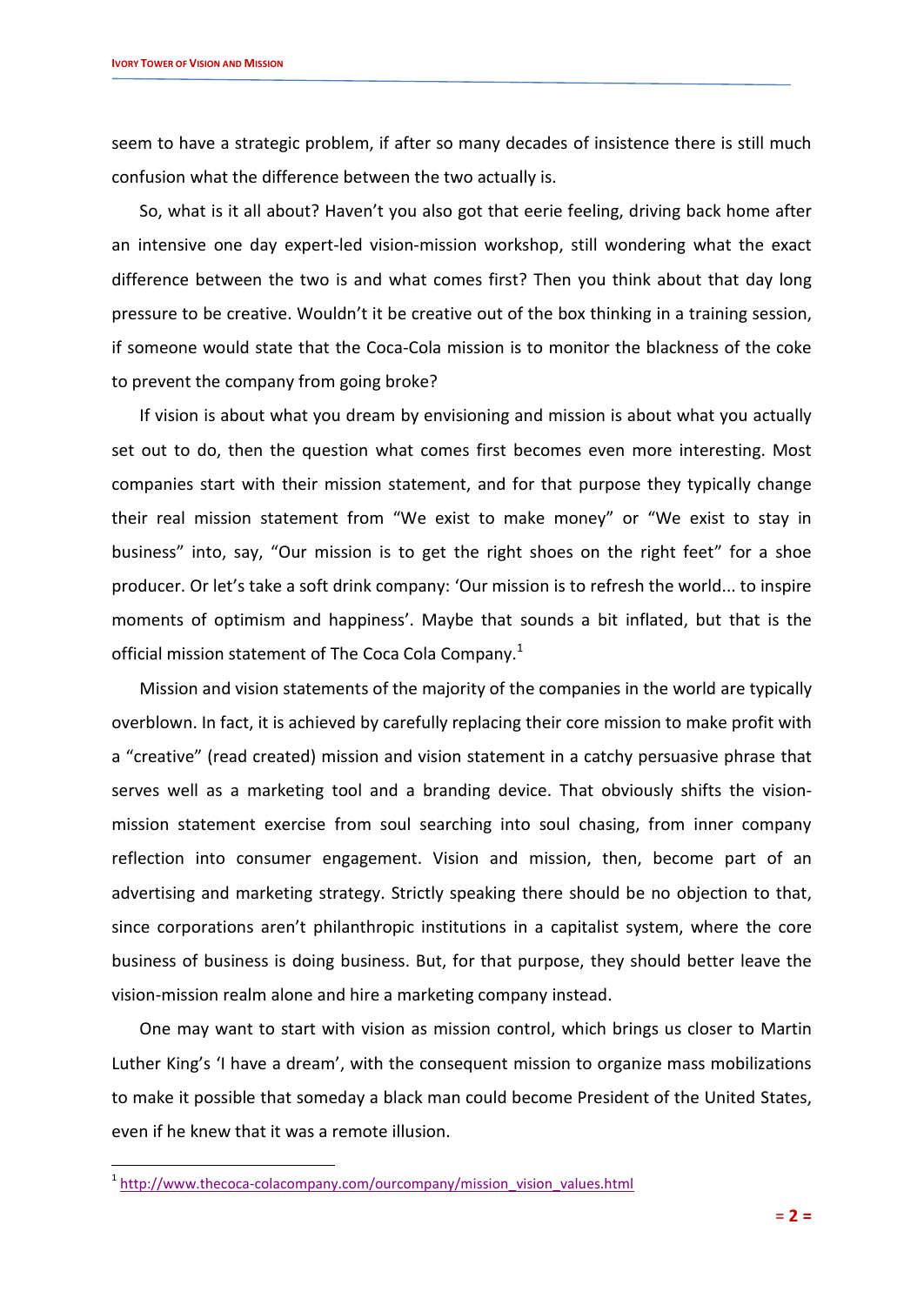If the delirium of the mouse to become an elephant is not our best advisor, then the key question rises where the vision statement should come from. Can you just plagiarize or "peer-review" the most eloquent vision statements of sister institutions or organizations? Should you brainstorm them into being by the modern oracle of Delphi? Can the vision statement sprout from delving in the dictionary of historical quotations? Can it be composed by a linguistic exercise to reach excellence in verbosity or from pursuing eloquence in speech to the extreme of misuse of poetry? What if you go for democracy and participation, and the elephant-dreaming mice win?

The vision-mission approach that has been practiced unchallenged for an extended period of time at a global scale has become a sacred cult, which unfortunately did not produce the required results. The reason is that one cannot even start with a vision, if it is not grounded in one's context and conditions. "Taking into account" the own characteristics to retrospectively test an already formulated vision or mission statement cannot remedy the problem.

"Position" should come before "vision", to make sure it is grounded in reality and real world conditions. Context-free vision is what is called fata morgana in the desert. Before a meaningful vision or mission statement can be formulated one should map where one's general agency and core business stand as connected to reality, by determining the natural location and contextual embedment in a given place, space and range of action, and at the same time by identifying inherent potentialities and available resources.

The first and foremost step is therefore "positioning", as an explicit and systematic exercise to define Self, context, conditions and resources that are available or can be rallied to mobilize the inherent potentialities related to addressing the core business. You should therefore always start with "Position", before you can ever make a meaningful vision statement, by positioning your agency in the contextual reality and capacities, to prevent vision from keeping meandering with eloquent verbosity in the sphere of hallucination, illusion and delirium.

"Helically grounded vision and mission" can be proposed as a new format or "model" to remedy what has become a pointless time consuming effort. Its focus on potentialities is closely connected with a fresh understanding of development that unmasked the developmentalism hoax of the last sixty years. Development is the mobilization of inherent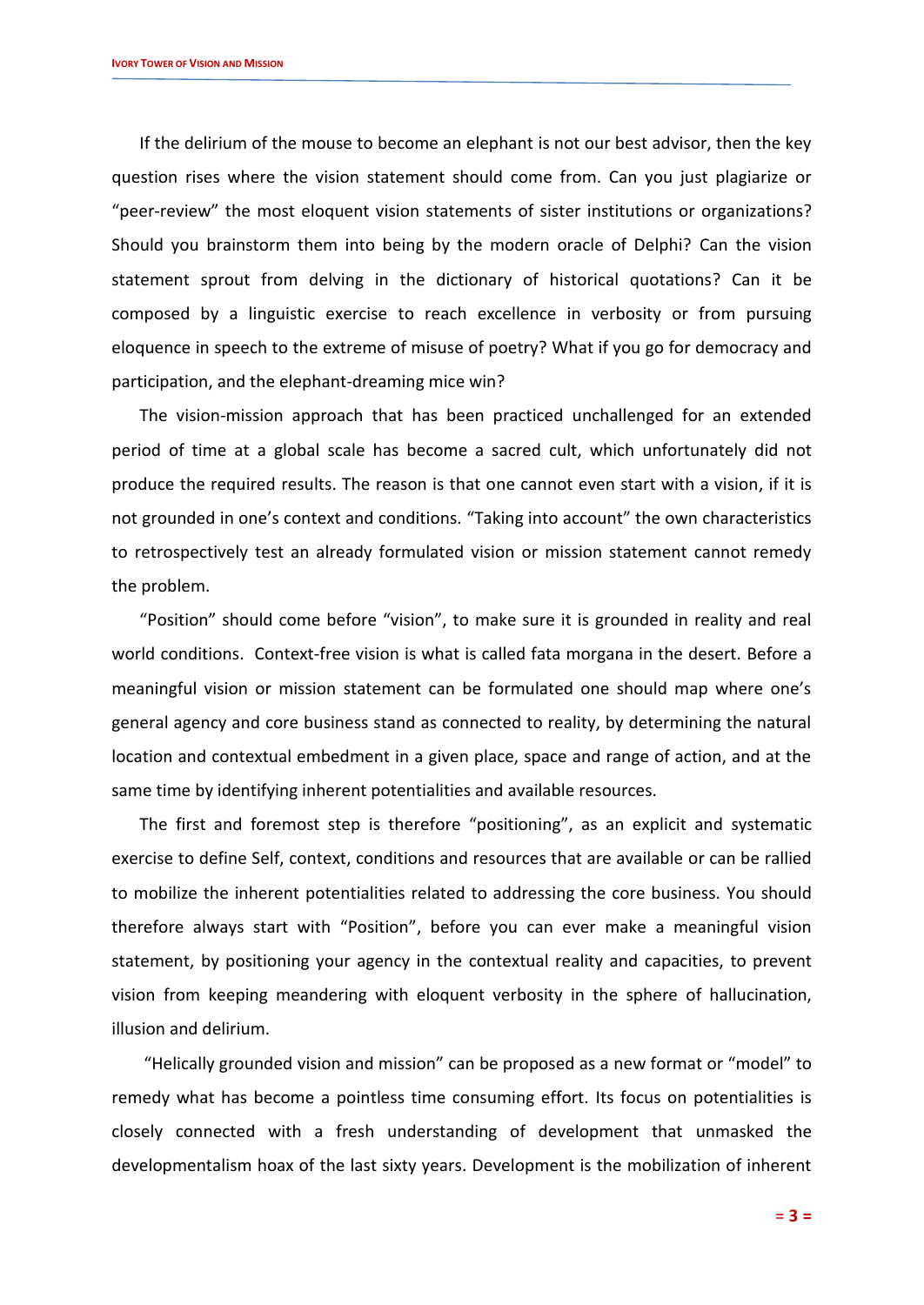-

potentialities and assets in interactive response to challenges posed by nature, habitat, and history to realize a project under one's own command.<sup>2</sup> In that spirit, the process of "helically grounded vision and mission" can be illustrated with the graph below.



The starting point is "Position", as an exercise (i) to determine the natural locatedness and contextual embedment in a given place, space and historical reality, as the starting point to define your agency (your core business), in order to map where you stand as connected to reality, and (ii) to identify potentialities and available resources that can be mobilized for goal achievement. The core areas of attention for "Position" are:

 $2$  The new "development envelopment dynamic" is amply discussed in a forthcoming book. For an earlier description see Glenn Sankatsing, The Caribbean between Development and Envelopment, 2003 and Development and Society in the Americas, 2007, both posted at [www.crscenter.com](http://www.crscenter.com/)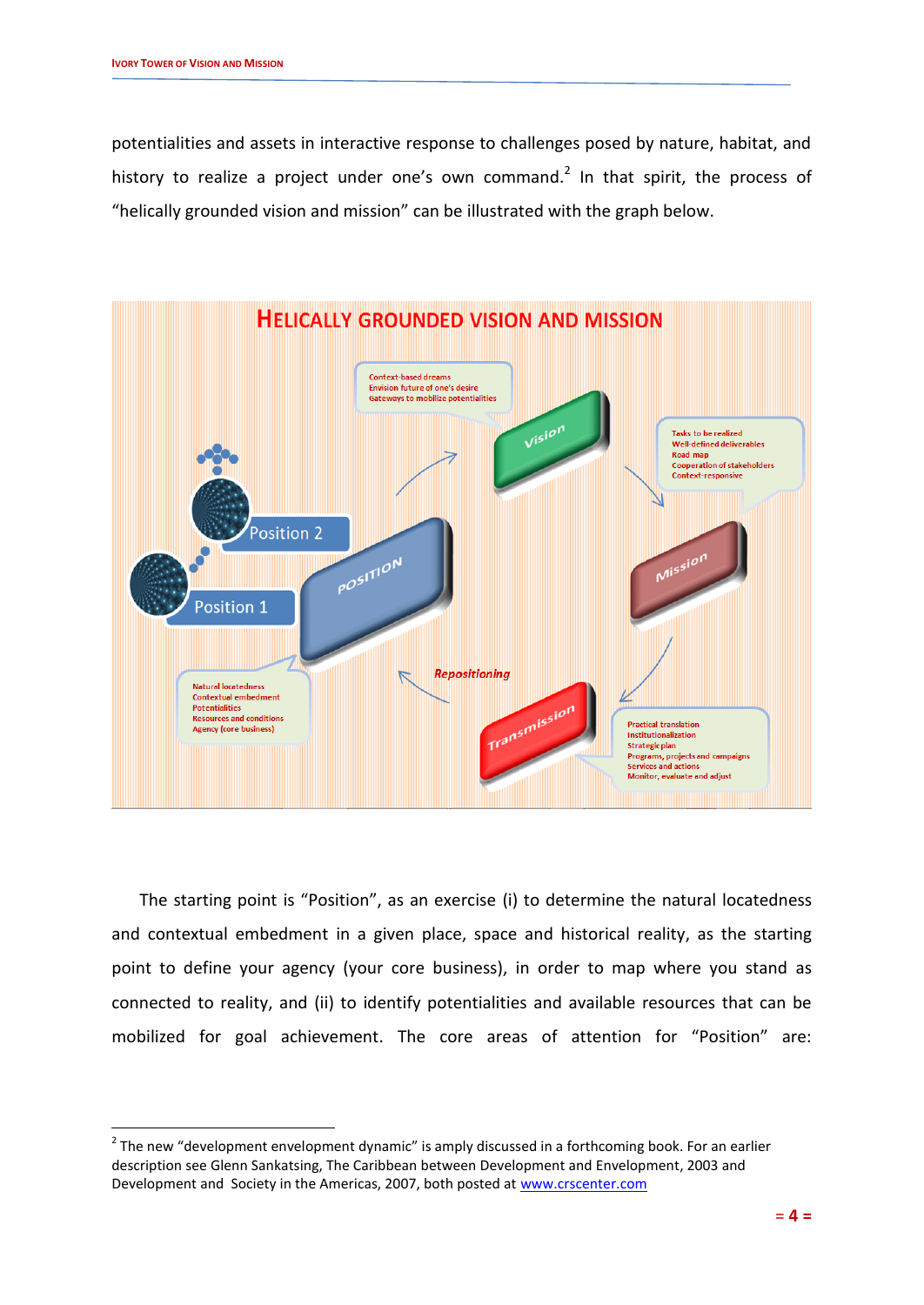potentialities, context, conditions, resources, historical embedment, geography, and infrastructural facilities.

The next step, "Vision", which is grounded in "Position", maps how potentialities will be mobilized to realize the future of one's desire. It is the dream grounded in real world conditions by envisioning possible futures that can find or create gateways for their realization.

"Mission", grounded in "Vision", specifies the tasks to be realized with well-defined deliverables along a road map or several alternative paths that are laid out. It maps how potentialities will be mobilized in a cooperative engagement of stakeholders for a contextresponsive route with the assets at hand.

"Transmission", which typically represents transfer of engine power into wheel movement, is the practical translation or institutionalization of the mission statement in the form of programs, projects, campaigns, services and actions that are executed according to a strategic plan that is constantly monitored, evaluated and adjusted. The helical movement comes full round with a repositioning that brings the original position on a different plane by opening up new untapped and enhanced potentialities. Context itself may shift in the process, while additional contextual factors can be mobilized for their repositioning as assets in a next cycle of an upward spiraling movement. The resulting forward driven dynamic movement is, actually, what we defined as development. It is all about grounding: vision grounded in position, mission grounded in vision, transmission grounded in mission and position re-grounded after transmission, to continue as a helical movement that spirals up after each cycle.

There is nothing wrong to seek external support to jumpstart an institution or project, but the accumulated experience and wisdom after each helical cycle should constitute a new impetus for enhancing possibilities to progressively take command over processes that were initially outsourced. The maxim should be: only accept aid that makes itself redundant. The alternative is to get stuck in dependency and mendicancy, which will eventually outsource your destiny. That is what makes a "helically grounded vision and mission" really important as an engine of development.

Universities in the Caribbean typically initiated as dependencies of metropolitan universities, like the London School of Economics starting activities in Jamaica in the 1950s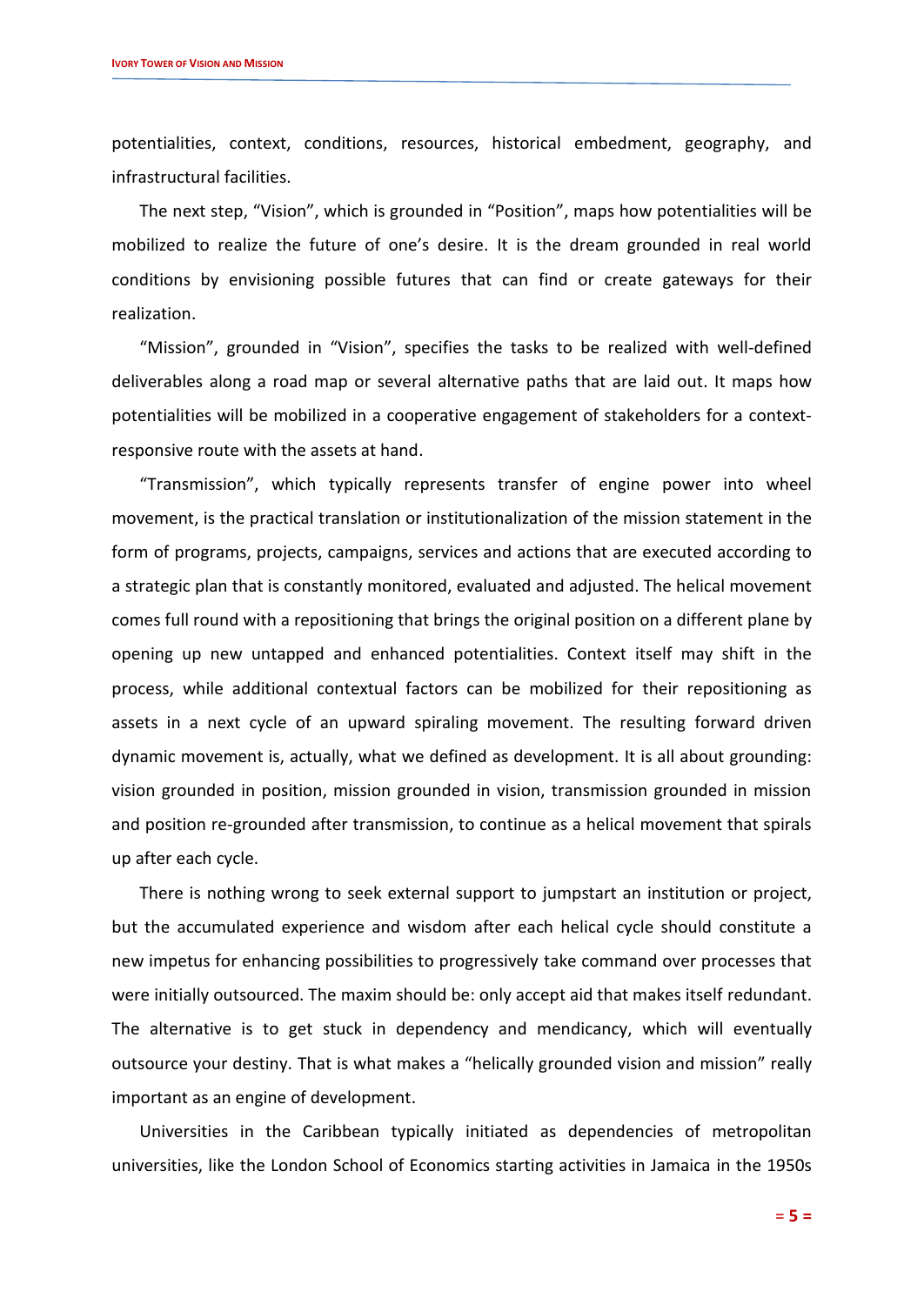as a dependency of its home-based institution, what later became the University of the West Indies. A strategy of gratefully using initial international assistance can be beneficial when it is embedded in a general policy to pursue one's own capacity building. A child starts walking with parental support, but well before she can really fare for herself she refuses help when making her own first steps. All faculties of the University of Aruba benefitted from academic support of foreign universities from The Netherlands, United States and Puerto Rico. There is nothing wrong with such a beneficial relation, but there is one essential requirement to monitor carefully. The test, on a yearly base, after a helical round, is whether command over your own destiny has been enhanced. You can outsource some academic tasks but never your context, your vision or your mission. Applying the maxim regarding assistance, the rule should be: only accept aid that progressively makes itself redundant; otherwise, it is not aid you are looking for but dependence, and what you are actually outsourcing is destiny, which will trigger a negative helical movement that spirals down, eventually all the way to ground zero.

The University of Aruba, as an institute of higher education and scientific research still involved in pioneering work as a relatively new university, should well take into account its contextual circumstances and potentialities as a small university in process of growth, on which its mission and vision statement should be grounded to be able to render services to a small island that drives on tourism. That should serve as the yardstick to gauge the magnitude of activities regarding training, research and service in the form of faculties, programs and research projects that it is able to support within predefined minimum standards of quality with its resources and efforts. Its core focus should be to adequately respond to the need for highly qualified human power and research findings in Aruba in the realm of development. Mission and vision should be informed by the strife of the University of Aruba to enhance command over its own destiny through a process of becoming more self-supporting, while taking advantage from mutually beneficial relations with the external world in conducting its core business. As the University of Aruba is entering a new cycle of discussion on its strategic plan, trying to envisage a new future with a review of 25 years of existence, it has a great opportunity to pioneer this new idea of "Helically grounded vision and mission".